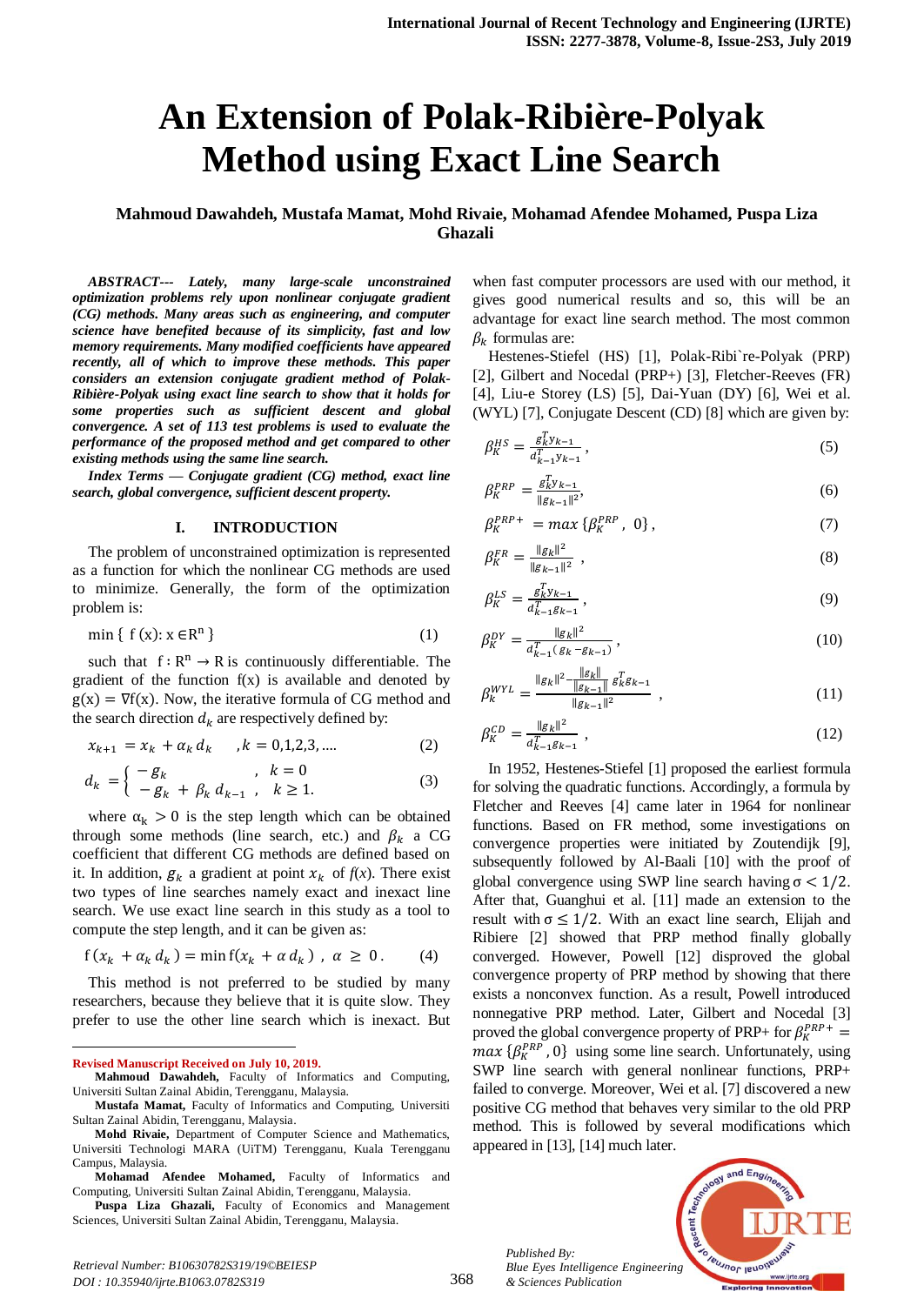## **AN EXTENSION OF POLAK-RIBIÈRE-POLYAK METHOD USING EXACT LINE SEARCH**

$$
\beta_k^{VHS} = \frac{\|g_k\|^2 - \frac{\|g_k\|}{\|g_{k-1}\|^2} g_k^T g_{k-1}}{d_{k-1}^T y_{k-1}}\tag{13}
$$

$$
\beta_k^{DPRP} = \frac{\|g_k\|^2 - \frac{\|g_k\|}{\|g_{k-1}\|} |g_k^T g_{k-1}|}{w |g_k^T d_{k-1}| + \|g_{k-1}\|^2}
$$
(14)

where  $w \geq 1$ .

Zhang [15] introduced another method, a variant of  $\beta_k^{WYL},$ 

$$
\beta_k^{NPRP} = \frac{\|g_k\|^2 - \frac{\|g_k\|}{\|g_{k-1}\|} |g_k^T g_{k-1}|}{\|g_{k-1}\|^2}
$$
(15)

Generally, CG methods are aiming at robustness and efficiency [16]–[19]. This paper is structured as follows. Our proposed CG method is presented in section 2. Then, the convergence analysis presented in section 3. Numerical results are shown in Section 4. The Last Section is 5, where the conclusion is.

#### **II. NEWLY PROPOSED FORMULA AND ALGORITHM**

In this section, our new  $\beta_k$  is presented which is known as  $\beta_k^{DMAR}$  and it is extended to  $\beta_k^{WYL}$  and  $\beta_k^{NPRP}$  method. It is known as (Dawahdeh, Mamat, and Rivaie) DMAR method. The idea of the newly proposed formula mainly comes from Zhang [15] and is given in (16).

$$
\beta_k^{DMAR} = \begin{cases} \frac{\|g_k\|^2 - \mu_k |g_k^T g_{k-1}|}{\|g_{k-1}\|^2}, \|g_k\|^2 \ge \mu_k |g_k^T g_{k-1}|\\ 0, \qquad \text{otherwise} \end{cases} (16)
$$

where  $\| \cdot \|$  is the Euclidean norm. We define  $\mu_k$  as

$$
\mu_k = \frac{\|g_k\|}{\|y_{k-1}\|^2} = \frac{\|g_k\|}{\|g_k - g_{k-1}\|^2} .
$$

Noteworthy

$$
0 \le \frac{\|g_k\|^2 - \frac{\|g_k\|}{\|g_k - g_{k-1}\|^2} |g_k|^T g_{k-1}|}{\|g_{k-1}\|^2} < \frac{\|g_k\|^2}{\|g_{k-1}\|^2} = \beta_K^{FR} \text{ and so,}
$$
  

$$
0 \le \beta_k^{DMAR} < \beta_K^{FR}.
$$
 (17)

Hence, according to the argument presented in [3],  $\beta_k^D$ will inherit all properties belong to  $\beta_K^{FR}$ .

#### *Algorithm 1*

Step 1: Choose an initial point  $x_0$ , and set initial search direction  $d_0 = -g_0$  and  $k = 0$ .

Step 2: Compute  $d_k$  from (3) using (19).

Step 3: Compute  $\alpha_k$  using (4).

Step 4: Update  $x_{k+1}$  following to (2).

Step 5: If  $||g_k|| \leq 10^{-6}$  then stop; otherwise let 1 and go to Step 2.

#### **III. CONVERGENCE ANALYSIS**

We begin the study of convergence properties of  $\beta_{k}^{D}$ with sufficient descent condition which will be needed later to prove the global convergence property. In CG methods, one important rule is that of descent condition. By proving that

$$
g_k^T d_k \leq 0
$$

then, the expression  $f(x_{k+1}) < f(x_k)$  holds. We could extend to the definition of sufficient descent condition by the following,

$$
g_k^T d_k \le -C \|g_k\|^2, \text{ when } k \ge 0, C > 0. \tag{18}
$$

Prior proceeding to the proof of sufficient descent direction condition for DMAR, noteworthy  $\beta_k^{DMAR}$  satisfies

$$
0 \le \beta_k^{DMAR} \le \frac{\|g_k\|^2}{\|g_{k-1}\|^2}
$$
  
 
$$
0 \le \beta_{k+1}^{DMAR} \le \frac{\|g_{k+1}\|^2}{\|g_k\|^2}
$$
 (19)

**Theorem 1.** If  $g_k \neq 0$ , suppose the direction  $d_k$  is generated by Algorithm 1, then we have the condition (18) holds for any  $k \geq 0$ .

**Proof.** Clearly, the result is true for  $k = 0$ ,  $d_0 = -g_0$ . Now for  $k \ge 1$ , from (3), and (19) we have

$$
d_k = -g_k + \beta_k^{DMAR} d_{k-1}.
$$
 (20)

Multiplying both side by  $g_k^T$ , then we get

$$
g_k^T d_k = -\|g_k\|^2 + \beta_k^{DMAR} g_k^T d_{k-1}.
$$
  
=  $-\|g_k\|^2$   
+  $\left(\frac{\|g_k\|^2 - \frac{\|g_k\|}{\|g_k - g_{k-1}\|^2}|g_k^T g_{k-1}|}{\|g_{k-1}\|^2}\right) g_k^T d_{k-1}.$ 

Specific to exact line search, we have  $g_k^T d_{k-1} = 0$ . Hence,

$$
g_k^T d_k = -\|g_k\|^2.
$$

And so, (18) holds true which implies that  $d_k$  is a sufficient descent direction. This completes the proof.

Now, we will show that our CG method with  $\beta_k^D$ converges globally. The following basic assumption is frequently required for completeness.

*Assumption 1.* 

(i) The level set  $L = \{ x \in \mathbb{R}^n : f(x) \le f(x_0) \}$  is bounded.

(ii) For some neighborhood  $N$  of  $\Box L$ , f is continuously differentiable function, having Lipschitz continuous gradient, and there exists a constant  $K > 0$  such that

 $||g(x) - g(y)|| \le K||x - y||, \forall x, y \in N.$ 

**Lemma 1.** Let Assumption 1 hold.  $x_k$  is given by Algorithm 1, then we have

$$
\sum_{K=1}^{\infty} \frac{\|g_k\|^4}{\|d_k\|^2} < \infty. \tag{21}
$$

Go back to [9] for the proof of Lemma 1.

The following theorem proves the global convergence property of DMAR, depending on the above Assumption and Lemma.

**Theorem 2.** Consider the sequence  $x_k$  is generated by Algorithm 1, and suppose that Assumption 1 holds. Then, we obtain

$$
\lim_{K \to \infty} \inf \|g_k\| = 0. \tag{22}
$$



*Retrieval Number: B10630782S319/19©BEIESP DOI : 10.35940/ijrte.B1063.0782S319*

*Published By:*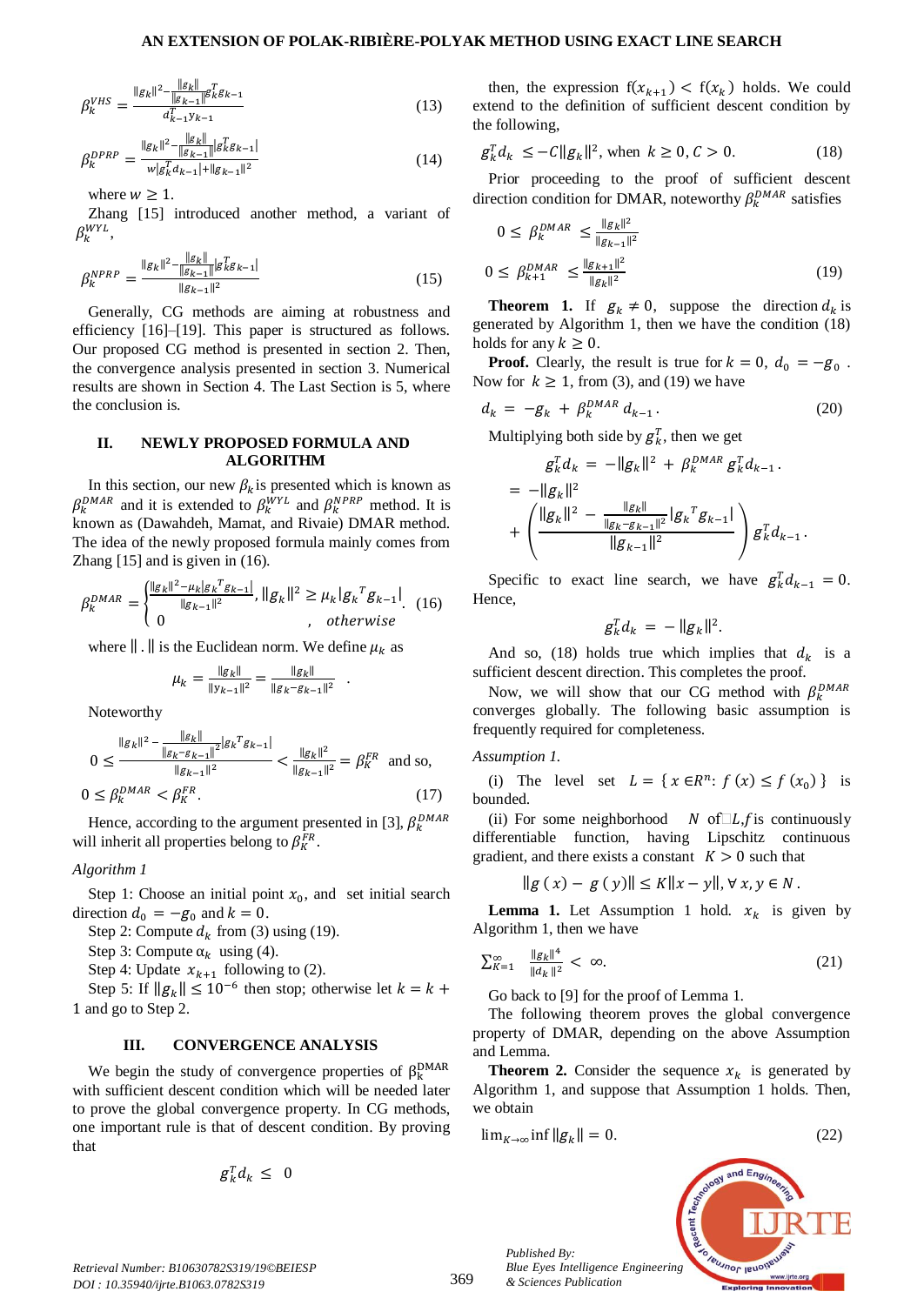**Proof.** Suppose the contradiction, there exists a positive constant  $\epsilon > 0$  such that

$$
||g_k|| \ge \epsilon, \text{ for all } k \ge 0,
$$
\n<sup>(23)</sup>

which means

$$
\frac{1}{\|g_k\|^2} \le \frac{1}{\epsilon^2}, \text{ for all } k \ge 0 \text{ and } \|g_k\| \ne 0. \tag{24}
$$

Rewriting (20) as  $d_k + g_k = \beta_k^{DMAR} d_{k-1}$ , and squaring both sides we obtain

$$
||d_k||^2 + ||g_k||^2 + 2g_k^T d_k = (\beta_k^{DMAR})^2 ||d_{k-1}||^2,
$$

then

$$
||d_k||^2 = -||g_k||^2 - 2g_k^T d_k + (\beta_k^{DMAR})^2 ||d_{k-1}||^2. \quad (25)
$$

Dividing both sides of (25) by  $(g_k^T d_k)^2$ , we have

$$
\frac{\|d_k\|^2}{\|g_k\|^4} = \frac{\|d_k\|^2}{(g_k^T d_k)^2} = (\beta_k^{DMAR})^2 \frac{\|d_{k-1}\|^2}{(g_k^T d_k)^2} - \frac{2g_k^T d_k}{(g_k^T d_k)^2} - \frac{\|g_k\|^2}{(g_k^T d_k)^2}
$$

By applying the condition that,  $g_k^T d_k = -\|g_k\|^2$ , we find that:

$$
\frac{\|d_k\|^2}{\|g_k\|^4} = \frac{\|d_k\|^2}{(g_k^T d_k)^2} = (\beta_k^{DMAR})^2 \; \frac{\|d_{k-1}\|^2}{\|g_k\|^4} - \frac{2(-\|g_k\|^2)}{\|g_k\|^4} - \frac{\|g_k\|^2}{\|g_k\|^4}
$$

$$
= (\beta_k^{DMAR})^2 \frac{\|d_{k-1}\|^2}{\|g_k\|^4} + \frac{2}{\|g_k\|^2} - \frac{1}{\|g_k\|^2}
$$

$$
= (\beta_k^{DMAR})^2 \frac{\|d_{k-1}\|^2}{\|g_k\|^4} + \frac{1}{\|g_k\|^2}
$$

By applying (19) yields

$$
= (\frac{\|g_k\|^2}{\|g_{k-1}\|^2})^2 \frac{\|d_{k-1}\|^2}{\|g_k\|^4} + \frac{1}{\|g_k\|^2}
$$

$$
= (\frac{\|g_k\|^4}{\|g_{k-1}\|^4}) \frac{\|d_{k-1}\|^2}{\|g_k\|^4} + \frac{1}{\|g_k\|^2}
$$

$$
(\frac{\|d_{k-1}\|^2}{\|g_{k-1}\|^4}) + \frac{1}{\|g_k\|^2}
$$

$$
\leq (\frac{\|d_{k-1}\|^2}{\|g_{k-1}\|^4}) + \frac{1}{\|g_k\|^2}
$$
  
Note that  $(\|d_0\|^2 = \|g_0\|^2)$ , so we get :

$$
\frac{\|d_k\|^2}{(g_k^T d_k)^2} \le \frac{1}{\|g_0\|^2} + \frac{1}{\|g_k\|^2}
$$

Then, we have

$$
\frac{\|d_k\|^2}{(g_k^T d_k)^2} \le \sum_{i=0}^{k-1} \frac{1}{\|g_i\|^2} \le \frac{k}{\epsilon^2}
$$

And so, we get

$$
\sum_{k=1}^{\infty} \quad \frac{(g_k^T d_k)^2}{\|d_k\|^2} \ge \epsilon^2 \sum_{k=1}^{\infty} \quad \frac{1}{k} = +\infty.
$$

which is contradictory to Lemma 1, and hence complete the proof.

#### **IV. NUMERICAL RESULTS**

To analyze the performance of our method, we use some standard test functions as given in Table 1, which is adopted from Adorio and Diliman [20], Andrei [21], and CUTEr [22]. We conducted comparison studies between our method DMAR against other existing CG methods such as WYL [7] and NPRP [15] methods which are from the most wellknown conventional and recently CG methods. Measurements are based on CPU time and the number of iterations.

The tolerance  $\varepsilon$  is selected to be  $10^{-6}$ , it is used to study the efficiency of these methods towards the optimal. Moreover, we chose  $||g_k|| \leq 10^{-6}$  as the stopping criteria. In case the iteration counts grows bigger than 1000 times, the method is considered as failing.

All methods were simulated on MATLAB R2015a subroutine running on a PC with Intel R Core TM, i5-2410 having 3 GB RAM. Fig. 1 and 2 respectively show the measurement taken for both parameters. The performance measurements were based on that of Dolan and Mor´ [23]. Observably, the best method composes of high values of  $p<sub>s</sub>(t)$  and is normally located on the upper most right section with within both figures.



*Published By:*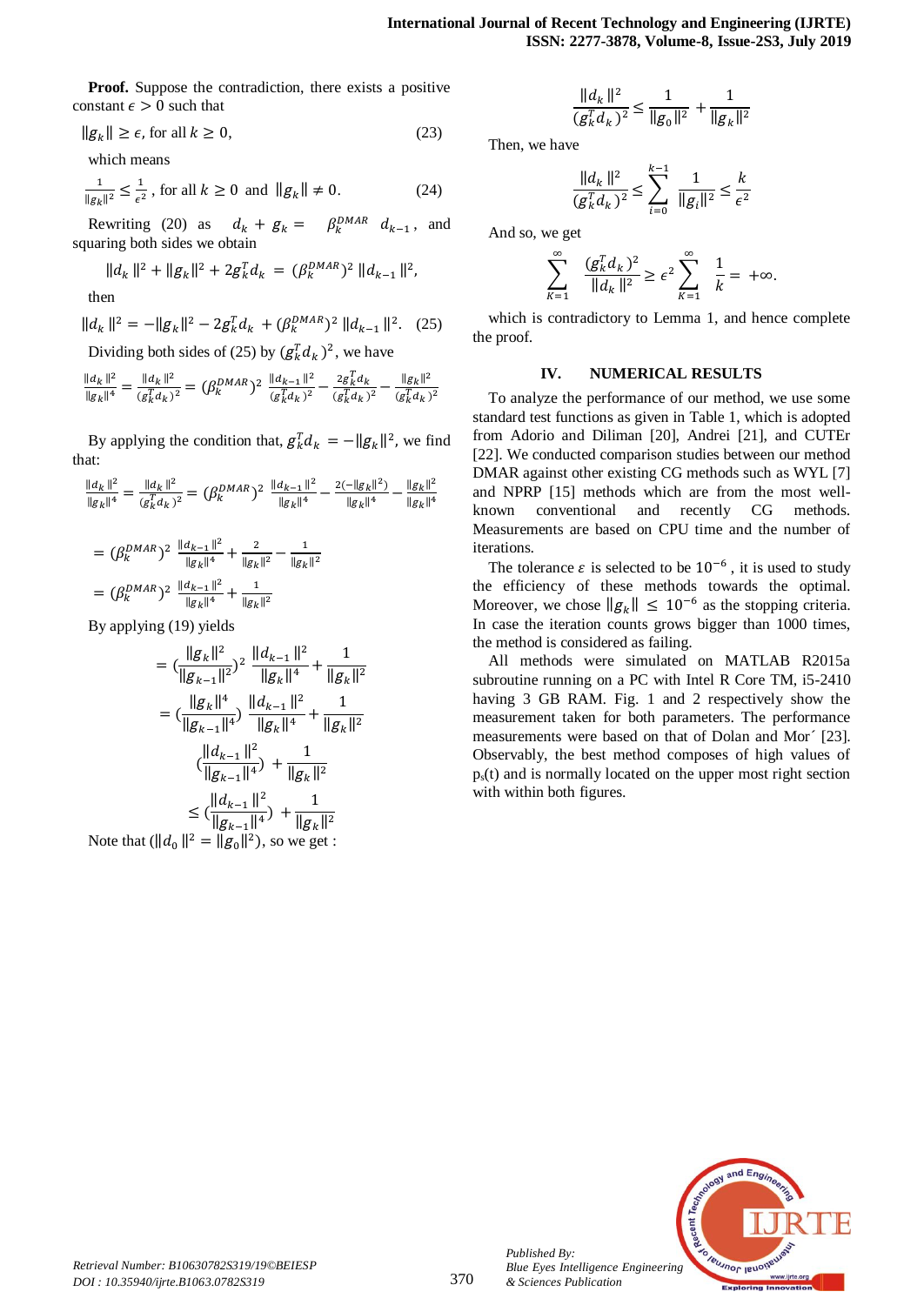# **AN EXTENSION OF POLAK-RIBIÈRE-POLYAK METHOD USING EXACT LINE SEARCH**

| N Function                          | Dimension                 | <b>Initial Points</b>                 |
|-------------------------------------|---------------------------|---------------------------------------|
| 1 Extended Beale                    |                           | (1.8, 1.8)                            |
| 2 Perturbed Quadratic               | $\overline{2}$            | (0.5, 0.5)                            |
| 3 Raydan 1                          | $\overline{c}$            | (1, 1), (10, 10)                      |
| 4 Diagonal 4                        | $\overline{2}$            | $(1, 1, \ldots, 1), (10, \ldots, 10)$ |
| 5 Extended Himmelblau               | 2, 500, 1000, 5000, 10000 | $(1, 1, \ldots, 1), (10, 10)$         |
| 6 Extended Powell                   | 2, 500, 1000, 5000, 10000 | $(1, 1, \ldots, 1)$                   |
| <b>7 FLETCHCR</b>                   | 1000, 5000                | (0.5, 0.5)                            |
| 8 NONSCOMP                          | 2                         | (3,3), (10, 10)                       |
| 9 Extended DENSCHNB                 | $\overline{2}$            | $(1, 1, \ldots, 1), (10, 10)$         |
| 10 Extended Quadratic Penalty QP1   | 2, 500, 1000, 5000, 10000 | (1, 1)                                |
| 11 Extended Penalty                 | 2                         | (1, 1), (2, 2)                        |
| 12 Hager                            | $\overline{c}$            | (1, 1), (10, 10)                      |
| 13 BIGGSB1                          | $\overline{c}$            | (0, 0)                                |
| 14 Six Hump                         | $\overline{c}$            | (10, 10)                              |
| 15 Three Hump                       | $\overline{c}$            | $(1, 1), (-1, -1)$                    |
| 16 Booth                            | $\overline{2}$            | (1, 1), (3, 3)                        |
| 17 Zettl                            | $\overline{c}$            | (0, 0), (1, 1)                        |
| 18 Shallow                          | $\overline{c}$            | $(-2, -2)$                            |
| 19 Generalized Quartic              | $\overline{2}$            | $(1, 1, \ldots, 1), (10, 10)$         |
| 20 Quadratic QF2                    | 2, 500, 1000, 5000, 10000 | (0.5, 0.5), (1, 1)                    |
| 21 Price                            | 2                         | $(-10, -10), (1, 1)$                  |
| 22 Generalized Tridiagonal 1        | $\overline{2}$            | $(2, 2, \ldots, 2)$                   |
| 23 Generalized Tridiagonal 2        | 500                       | (1, 1)                                |
| 24 Quadratic QF1                    | $\overline{c}$            | (1, 1)                                |
| 25 Extended Quadratic Penalty QP2   | $\overline{2}$            | $(1, 1, \ldots, 1)$                   |
| 26 Extended White and Holst         | 500                       | (3, 3), (9, 9)                        |
| 27 ARWHEAD                          | $\mathfrak{2}$            | (1, 1), (10, 10)                      |
| 28 QUARTC                           | $\overline{2}$            | $(2, 2, \ldots, 2)$                   |
| 29 Diagonal 4                       | 2, 500, 1000, 5000, 10000 | $(1, 1, \ldots, 1)$                   |
| 30 Extended Block Diagonal BD1      | 2, 500, 1000, 5000, 10000 | $(0.1, 0.1, \ldots, 0.1)$             |
| 31 Extended Three Exponential Terms | 2, 500, 1000              | (0.1, 0.1), (1, 1)                    |
| 32 Extended Cliff                   | 2                         | $(0, 0, \ldots, 0)$                   |
| 33 DE jongs                         | 2,500,1000                | $(10, 10, \ldots, 10)$                |
| 34 BIGGSB1                          | 2, 500, 1000, 5000, 10000 | (0, 0)                                |
| 35 POWER                            | 2                         | (1, 1)                                |
| 36 Dixon and Price                  | $\overline{2}$            | (1, 1)                                |
| 37 Sphere                           |                           | $(1, 1, \ldots, 1)$                   |
| 38 Sum Squares                      | 2, 500, 1000, 5000, 10000 | (1, 1)                                |
| 39 TRIDIA                           | 2                         | (1, 1)                                |
| 40 DIXON3DQ                         | $\overline{c}$            | $(-1, -1)$                            |
| 41 Generalized Quartic GQ1          | $\overline{2}$            | $(1, \ldots, 1), (10, \ldots, 10)$    |
| 42 Generalized Quartic GQ2          | 2, 500, 1000, 5000, 10000 | (1, 1), (10, 10)                      |
| 43 Extended Trigonometric           | 2                         | (0.2, 0.2), (1, 1)                    |

**Table 1: Test cases**



**Fig. 1: Number of iterations**

*Retrieval Number: B10630782S319/19©BEIESP DOI : 10.35940/ijrte.B1063.0782S319*

Each method is measure by the percentage of success in solving the test problem, represented by,  $p_s(t)$  on vertical axis., whereas, the horizontal axis determines the fastest methods.



371

*Published By: & Sciences Publication*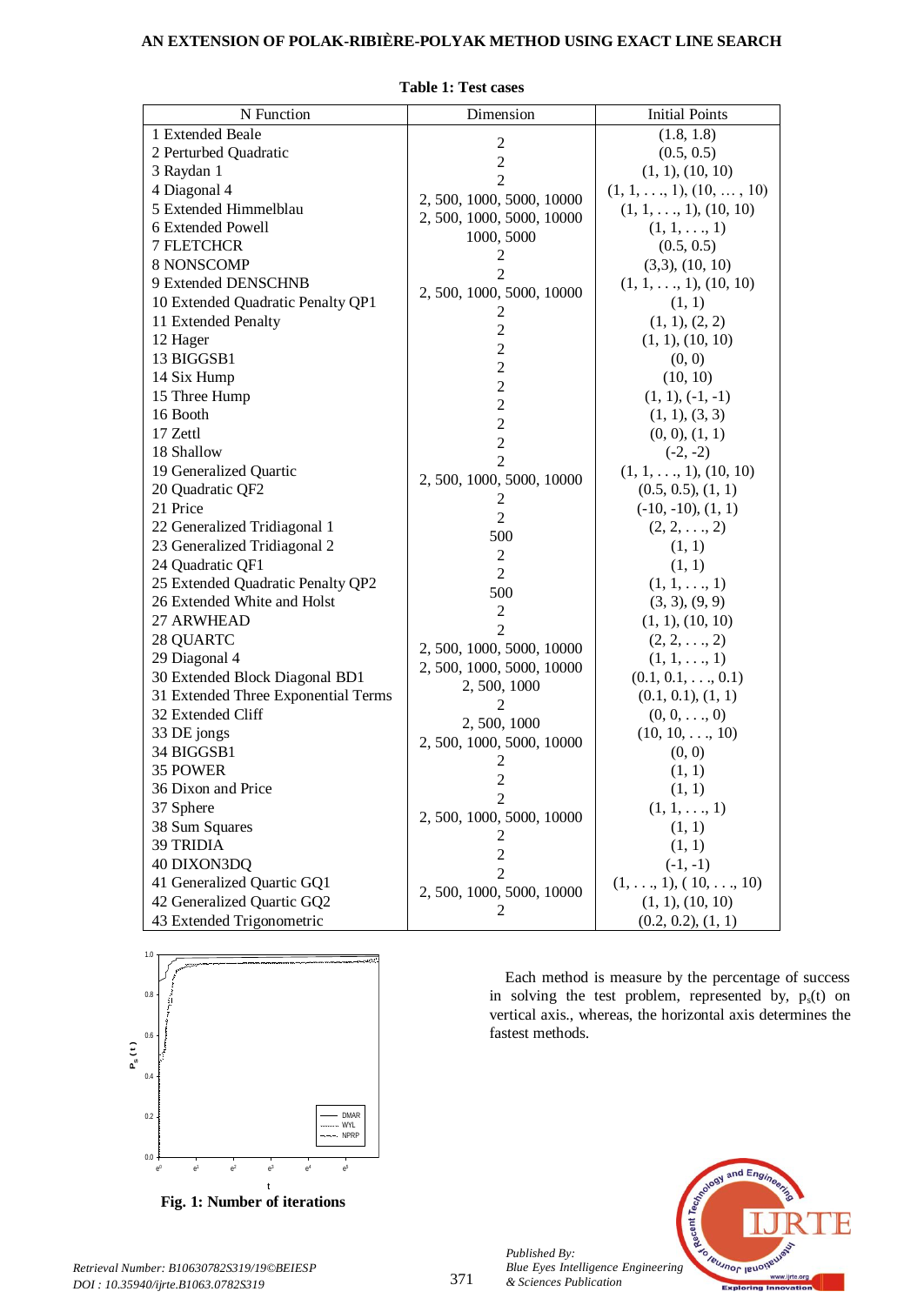

From both figures, it is clear that DMAR method has outclassed both WYL and NPRP in terms of the two parameters in most of the tested functions. In addition, DMAR has successfully solved all tested functions while WYL and NPRP have failed to do so.

## **V. CONCLUSION**

This paper considers the CG methods that have been famously applied in many areas such as computer science, and engineering [24]–[29]. By proposing a new formula for CG method, the numerical simulation shows that the proposed coefficient exhibited superb performance in comparison to WYL and NPRP. Also, the global convergence is proved for DMAR method with the exact line search besides, the sufficient descent property.

#### **ACKNOWLEDGMENT**

This research is funded by the Malaysian Ministry of Education via Fundamental Research Grant Scheme (FRGS/1/2017/STG06/Unisza/01/1).

#### **REFERENCES**

- 1. M. R. Hestenes, and E. Steifel, "Method of conjugate gradient for solving linear equations," Journal of Research National Bureau Standards, 49(6), 1952, pp. 409-436.
- 2. E. Polak, and G. Ribiere, "Note sur la convergence de directions conjugees," Francaise Informat Recherche Operationelle, 3E Annee, 16, 1969, pp. 35-43.
- 3. J. C. Gilbert, and J. Nocedal, "Global convergence properties of conjugate gradient methods for optimization," SIAM Journal on Optimization, 2(1), 1992, pp. 21-42.
- R. Fletcher, and C. Reeves, "Function minimization by conjugate gradients," Computer Journal, 7(2), 1964, pp. 149-154.
- 5. Y. Liu, and C. Storey, "Efficient generalized conjugate gradient algorithms, part 1: Theory", Journal of Optimization Theory and Applications, 69(1), 1991, pp. 129-137.
- 6. Y. H. Dai, and Y. Yuan, Nonlinear Conjugate Gradient Methods. Shanghai Science and Technology Publisher, 2000.
- 7. Z. Wei, S. Yao, and L. Liu, "The convergence properties of some new conjugate gradient methods," Applied

Mathematics and Computation, 183(2), 2006, pp. 1341– 1350.

- 8. R. Fletcher, Practical Methods of Optimization. New York: Wiley-Interscience John Wiley and Sons, 2001.
- 9. G. Zoutendjik, "Nonlinear programming computational methods," in Integer and Nonlinear Programming, J. Abadie, Ed. Amsterdam: North-Holland, 1970, pp. 37-86.
- 10. M. Al-Baali, "Descent property and global convergence of the Fletcher–Reeves method with inexact line search," IMA Journal of Numerical Analysis, 5(1), 1985, pp. 121- 124.
- 11. L. Guanghui, H. Jiye, and Y. Hongxia, "Global convergence of the Fletcher-Reeves algorithm with inexact line search," Applied Mathematics-A Journal of Chinese Universities, 10(1), 1995, pp. 75–82.
- 12. M. J. D. Powell, Nonconvex minimization calculations and the conjugate gradient method," Lecture Notes in Mathematics, 1066, 1964, pp. 122-141.
- 13. Y. Shengwei, Z. Wei, and H. Huang, "A note about WYL's conjugate gradient method and its applications," Applied Mathematics and Computation, 191(2), 2007, pp. 381–388.
- 14. Z. Dai, and F. Wen, "Another improved Wei–Yao–Liu nonlinear conjugate gradient method with sufficient descent property," Applied Mathematics and Computation, 218(14), 2012, pp. 7421–7430.
- 15. L. Zhang, "An improved Wei-Yao-Liu nonlinear conjugate gradient method for optimization computation," Applied Mathematics and Computation, 215(6), 2009, pp. 2269– 2274.
- 16. M. Rivaie, M. Mamat, L. W. June, and I. Mohd, "A new class of nonlinear conjugate gradient coefficients with global convergence properties," Applied Mathematics and Computation, 218(22), 2012, pp. 11323–11332.
- 17. A. Alhawarat, M. Mamat, M. Rivaie, and I. Mohd, "A new modification of nonlinear conjugate gradient coefficients with global convergence properties," International Journal of Mathematical, Computational, Statistical, Natural and Physical Engineering, 8(1), 2014, pp. 54-60.
- 18. M. Rivaie, M. Mamat, and A. Abashar, "A new class of nonlinear conjugate gradient coefficients with exact and inexact line searches," Applied Mathematics and Computation, 268, 2015, pp. 1152-1163.
- 19. M. Dawahdeh, M. Mamat, A. Alhawarat, and M. Rivaie, "A new modification of conjugate gradient method with global convergence properties," AIP Conference Proceedings, 2013(1), 2018, pp. 1-13.
- 20. E. P. Adorio, and U. P.Diliman, Mvf-multivariate test functions library in C for unconstrained global optimization. 2005, Available: http://www.geocities.ws/eadorio/mvf.pdf.
- 21. N, Andrei, "An unconstrained optimization test functions collection," Advanced Modeling and Optimization, 10(1), 2008, pp. 147-161.
- 22. I. Bongartz, A. R. Conn, N. Gould, and P. L. Toint, "CUTE: Constrained and unconstrained testing environment," ACM Transactions on Mathematical Software, 21(1), 1995, pp. 123–160.
- 23. E. D. Dolan, and J. M. Jorge, "Benchmarking optimization software with performance profiles," Mathematical Programming, 91(2), 2002, pp. 201-213.
- 24. A. Abashar, M. Mamat, M. Rivaie, I. Mohd, and O. Omer, "The proof of sufficient descent condition for a new type of conjugate gradient methods," AIP Conference Proceedings, 1602, 2014, pp. 296-303.



*Retrieval Number: B10630782S319/19©BEIESP DOI : 10.35940/ijrte.B1063.0782S319*

*Published By:*